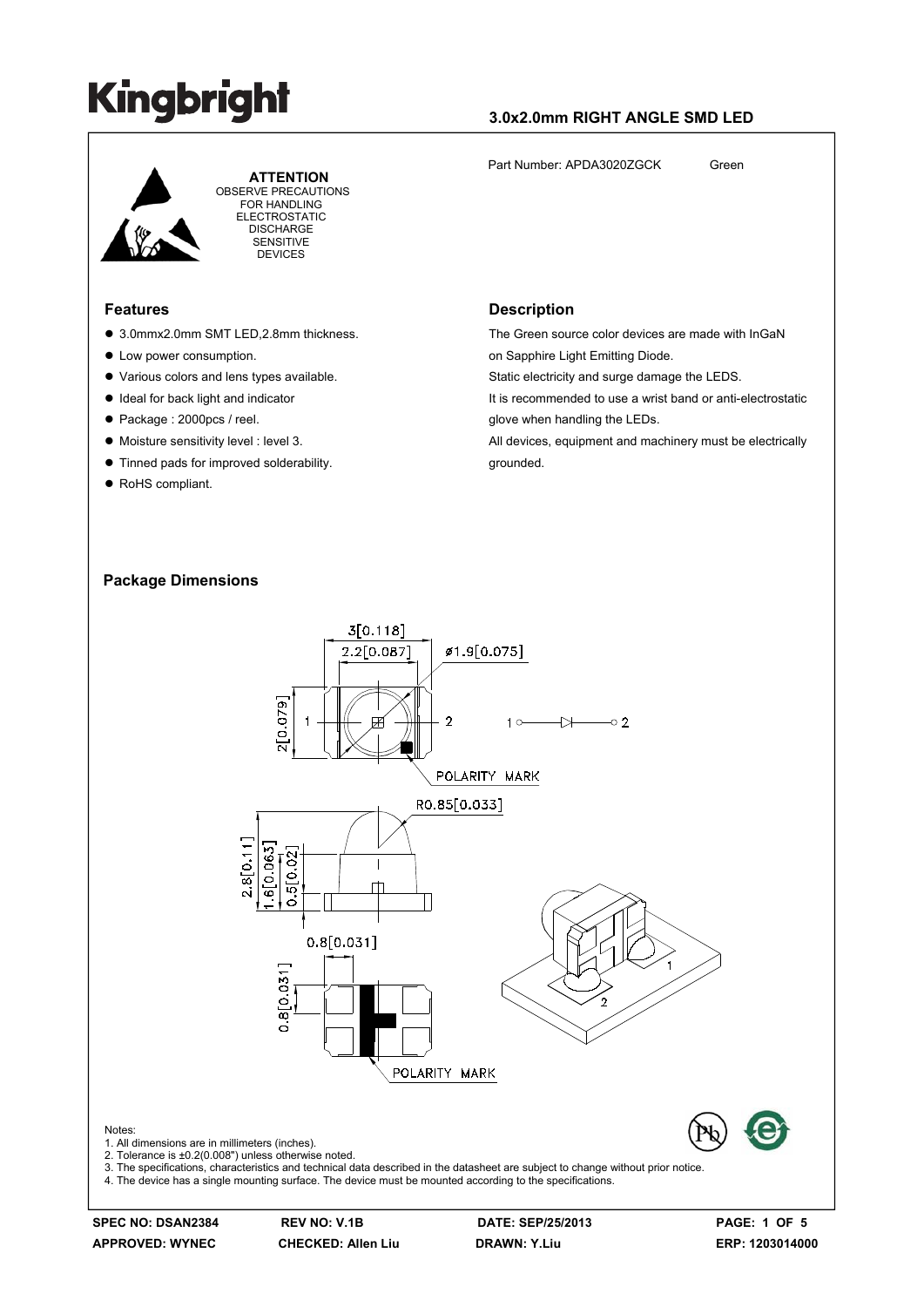#### **Selection Guide**

| Part No.     | <b>Dice</b>   | Lens Type          | Iv (mcd) [2]<br>@ 20mA |      | <b>Viewing</b><br>Angle [1] |  |  |  |  |
|--------------|---------------|--------------------|------------------------|------|-----------------------------|--|--|--|--|
|              |               |                    | Min.                   | Typ. | 201/2                       |  |  |  |  |
| APDA3020ZGCK | Green (InGaN) | <b>Water Clear</b> | 1000                   | 1400 | $10^{\circ}$                |  |  |  |  |

Notes:

1. θ1/2 is the angle from optical centerline where the luminous intensity is 1/2 of the optical peak value.

2. Luminous intensity/ luminous Flux: +/-15%.

3. Luminous intensity value is traceable to the CIE127-2007 compliant national standards.

#### **Electrical / Optical Characteristics at TA=25°C**

| Symbol              | <b>Parameter</b>         | <b>Device</b> | Typ. | Max. | <b>Units</b> | <b>Test Conditions</b> |
|---------------------|--------------------------|---------------|------|------|--------------|------------------------|
| λpeak               | Peak Wavelength          | Green         | 515  |      | nm           | $IF=20mA$              |
| λD [1]              | Dominant Wavelength      | Green         | 525  |      | nm           | $IF=20mA$              |
| $\Delta\lambda$ 1/2 | Spectral Line Half-width | Green         | 35   |      | nm           | $IF=20mA$              |
| C                   | Capacitance              | Green         | 45   |      | рF           | VF=0V;f=1MHz           |
| VF [2]              | Forward Voltage          | Green         | 3.3  | 4.1  | ν            | $IF=20mA$              |
| <b>IR</b>           | <b>Reverse Current</b>   | Green         |      | 50   | uA           | $V_R = 5V$             |

Notes:

1.Wavelength: +/-1nm.

2. Forward Voltage: +/-0.1V.

3. Wavelength value is traceable to the CIE127-2007 compliant national standards.

#### **Absolute Maximum Ratings at TA=25°C**

| <b>Parameter</b>             | Green                                | <b>Units</b> |  |
|------------------------------|--------------------------------------|--------------|--|
| Power dissipation            | 102.5                                | mW           |  |
| DC Forward Current           | 25                                   | mA           |  |
| Peak Forward Current [1]     | 150                                  | mA           |  |
| Reverse Voltage              | 5                                    |              |  |
| <b>Operating Temperature</b> | -40°C To +85°C                       |              |  |
| Storage Temperature          | -40 $^{\circ}$ C To +85 $^{\circ}$ C |              |  |

Note:

1. 1/10 Duty Cycle, 0.1ms Pulse Width.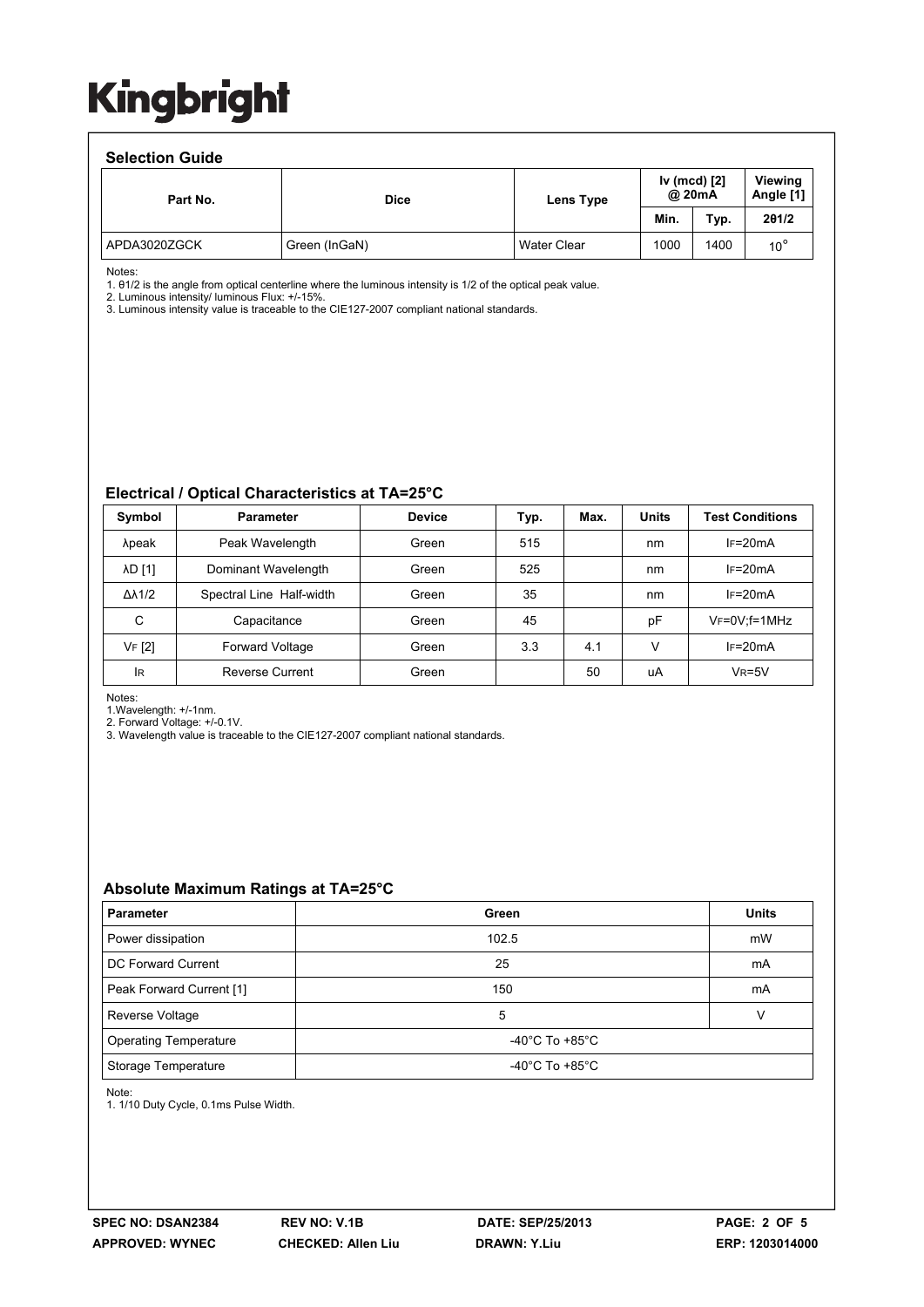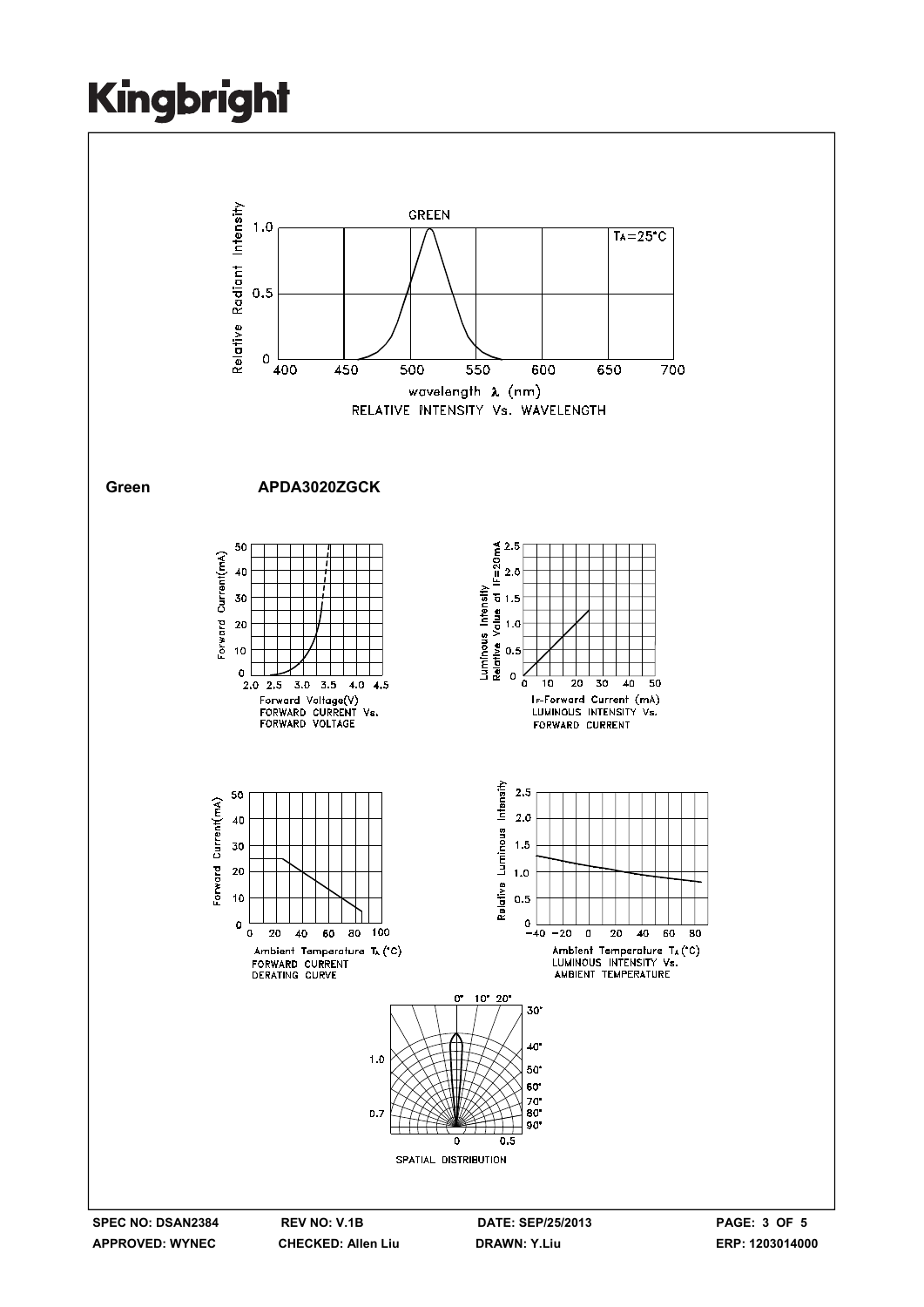### **APDA3020ZGCK**

**Reflow soldering is recommended and the soldering profile is shown below. Other soldering methods are not recommended as they might cause damage to the product.**